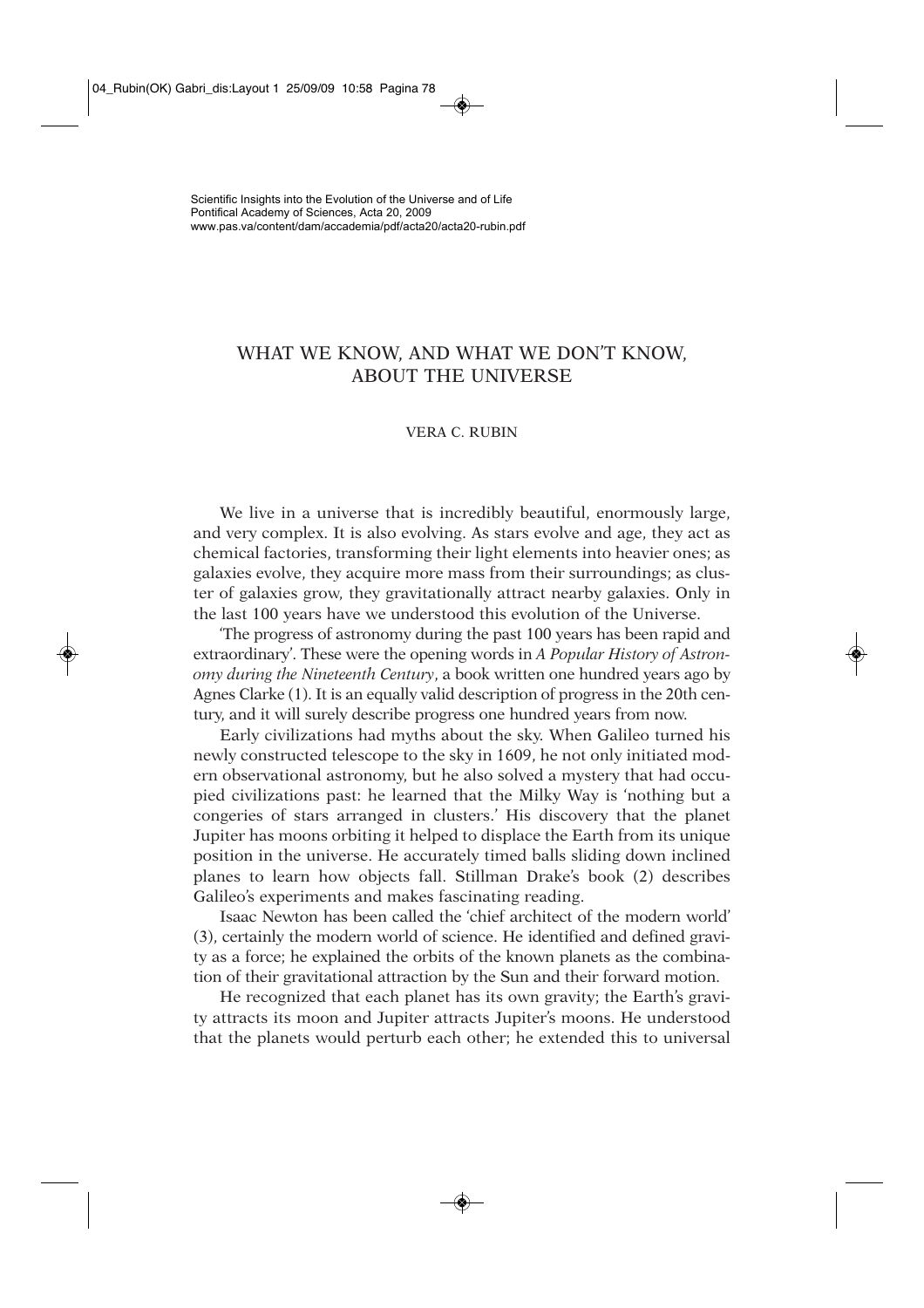gravity. He included comets in his gravitational theory, and he understood the tides. Newton studied the eye, vision and colors, and he constructed a reflecting (rather than refracting) telescope, to avoid the colored rings that plagued refracting lenses.

At the start of the 20th Century, scientists knew the astronomy of Galileo, Newton, and more. They knew that we live in a galaxy of stars. They did not know that the Earth was not located at the center of the Galaxy. They did not know if the small, faint galaxies detected with telescopes were located in our Galaxy, or if they were larger objects much farther away. A combination of observations and theories has given us the model of the Universe we know today.

A very simplified sketch of our Universe is shown in Figure 1 (see p. 593). Our sun, carrying the planets (A) with it, is one of more than 100 billion stars in our Galaxy. The planets orbiting our Sun formed from the rotating disk of debris that remained after the Sun formed some 4.6 billion years ago. We, sun and planets, are located about one-half of the way out from the center of our Galaxy (B), a center that harbors a black hole. It takes our Sun and planets about 200 million years to orbit once about the center of our Galaxy, even though we move with a speed of 500,000 miles per hour. Our Solar System has made this circuit only a few dozen times.

In a galaxy, stars are very far apart, relative to their diameters. Thirty million stars would fit between our Sun and Proxima Centauri, the nearest star to our Solar System! In contrast, galaxies are very close to each other relative to their diameters. Our nearest large galaxy is the Andromeda galaxy, only a few galactic diameters away. Andromeda, our Galaxy, plus dozens of smaller galaxies in our celestial neighborhood, comprise the Local Group (C) of galaxies. The Local Group may ultimately merge with the Virgo cluster (D), a collection of several thousand galaxies. But before this happens, our Galaxy and Andromeda will spend several billion years merging with each other, a galactic ballet that has been mathematically choreographed for computer by John Dubinski and John Kameel Farah (4).

When we look in any direction in space, we detect clusters of galaxies that are billions of years old, whose light is currently reaching our telescopes and/or our eyes. These clusters form web-like structures across our Universe (here white) separated by voids (E). Our view of the earliest Universe comes from cosmic microwave background radiation, produced almost 14 billion years ago, about 400,000 years after the Big Bang (our name for the origin of the Universe). The Universe, initially exceedingly hot, has been expanding, cooling, and evolving ever since. The cosmic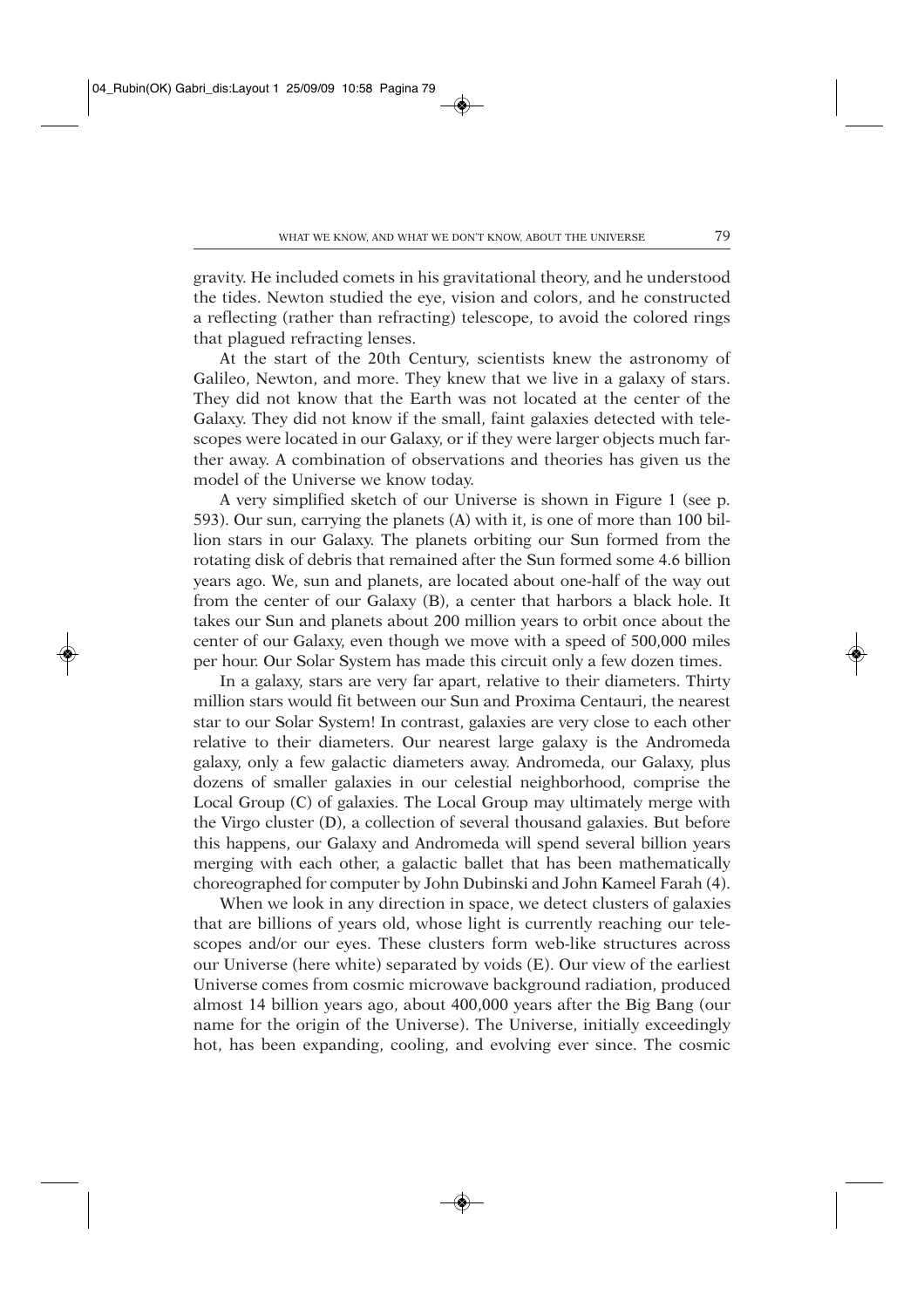microwave background radiation presently arriving at our detector has cooled to a cold 2.75 degrees above absolute zero (5).

Tiny temperature fluctuations in the cosmic microwave radiation are shown here (F) as color variations. From these, first sub-atomic particles, then simple elements, hydrogen, helium, some lithium, evolved, and eventually stars. During their lifetimes, stars transform light elements into heavier elements. From these heavier elements come more stars producing more elements, and with time come planets, geology, ultimately biology and life. We understand some parts of the evolution of the universe. Future generations will know more.

Astronomy advanced rapidly in the 20th Century. In 1913, Albert Einstein wrote to George Ellery Hale, Director of the Mount Wilson Observatory, to ask if the deflection of light rays from a distant object, distorted by passing near the Sun, would be bright enough to be detected without an eclipse (6). This deflection is predicted by relativity theory. The answer was 'No'; the bright Sun would mask the faint light from the background object. An easier experiment was successfully conducted with the Sun darkened during the 1919 solar eclipse. Enormous publicity followed the observation that the Sun had distorted background starlight. The publicity made Einstein a celebrity. Earlier, in 1915, Einstein used relativity theory to explain the 'not quite right' timing of the orbit of Mercury, the planet closest to the sun (7). Newton's laws of planetary motion had to be modified for the first time. In Einstein's words 'matter tells space how to bend; space tells matter how to move'. Thus science progresses.

It was not until the 1920s that astronomers learned that our Sun and its planets reside far from the center of our Galaxy, and that the small galaxies viewed with telescopes are large galaxies comparable to our own, but located at enormous distances. These galaxies have surprisingly high velocities with respect to our galaxy; this is the evidence that the universe is expanding.

In 1933, Fritz Zwicky, an astronomer at Mount Wilson Observatory, noted that the 7 galaxies in the Coma Cluster of galaxies with known velocities have velocities that range from 6600 to 8500 km/sec (8). This large range of velocities implies either that the cluster is dispersing, or that matter that we do not see is holding the cluster together. Zwicky named this 'dark matter'. Surprisingly, his discovery was mostly ignored for about 40 years, perhaps in part because some astronomers thought that clusters could be dissolving.

From the 1950s to the 1980s larger telescopes were built, sophisticated detectors could observe a wider region of the electromagnetic spec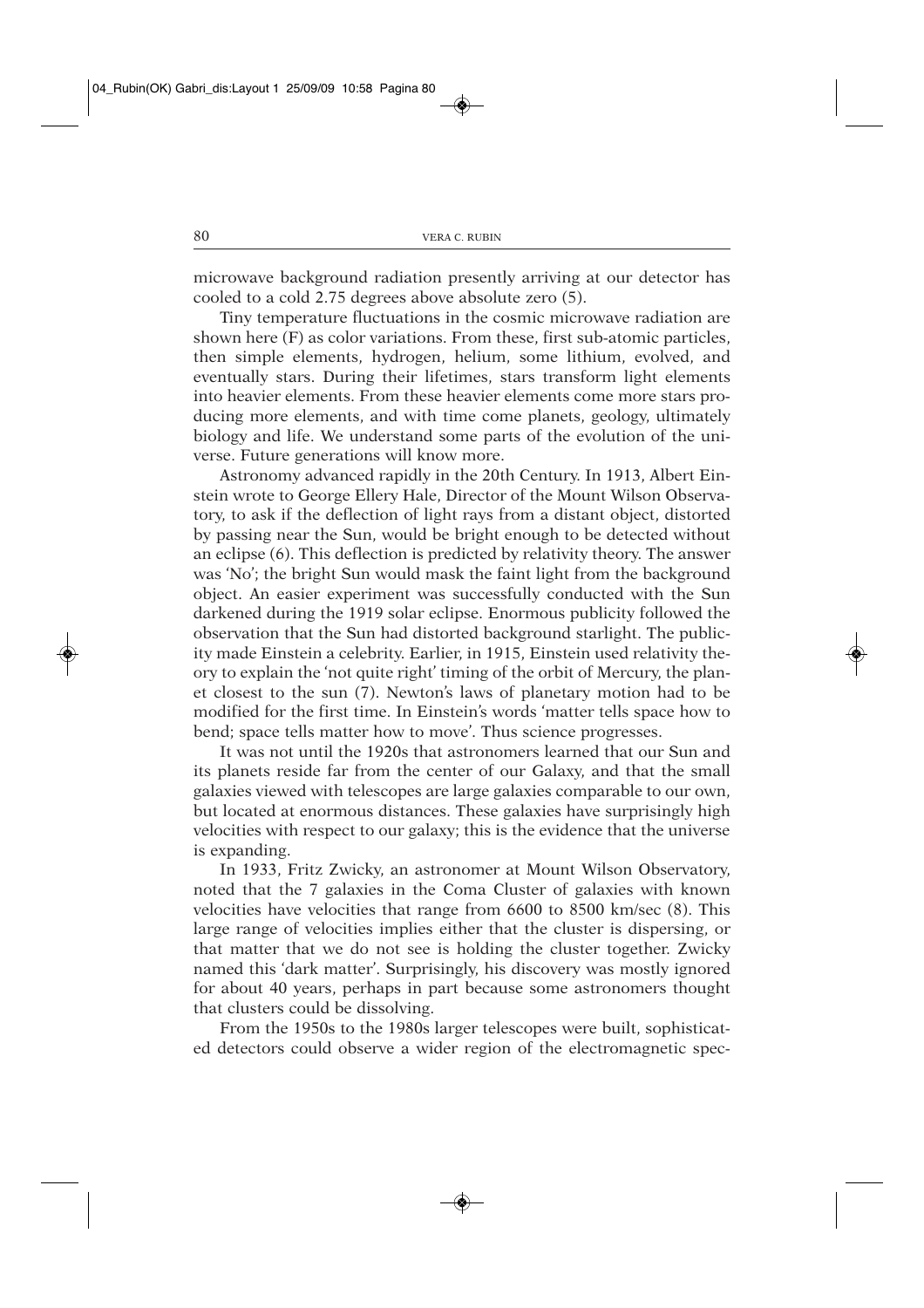trum, and rockets and space telescopes returned new images and data. Celestial objects were imaged in various spectral regions, some not visible from Earth: radio, microwave, infrared, ultraviolet, x-ray, and even gamma-ray regions. These images showed astronomers and the public the great beauty in some formerly 'invisible' objects.

Millions of stars in our Galaxy are imaged in Figure 2 (see p. 594). The whiter regions are uncountable numbers of stars along our line-of-sight. These distant stars define the northern Milky Way, the central plane of our Galaxy. The red blobs are Hydrogen clouds. A real treasure is the small bright object at the bottom. This is M31, the Andromeda galaxy, the nearest large galaxy to our Galaxy.

In 1965 I moved from teaching at Georgetown University to DTM, the Department of Terrestrial Magnetism of the Carnegie Institution of Washington. There I joined Dr. Kent Ford, a young scientist who had built an image-tube spectrograph for use at a telescope. This early electro-optical device reduced telescope exposure time by a factor of ten. Kent's interest was in demonstrating what such a device could do. My interest was in studying the motions of stars far out from the centers of their galaxies, a difficult task with conventional photographic plates.

Kent and I started observing the velocities of stars and gas clouds in M31, as they orbit the center of that galaxy. Before going to the telescopes (at Lowell Observatory and Kitt Peak National Observatory), I spent months measuring deep photographic images of M31, in order to measure accurate distances from bright stars to each faint region for which we wanted a velocity. These regions were too faint to be seen in the telescope. With our new equipment we obtained a spectrum of a region in one or two hours; each showed bright lines of various chemical elements. By measuring the exact position of the H alpha (hydrogen) line and comparing it with the laboratory rest position of the line, I could determine the velocity of that region.

When Newton plotted the velocities of the planets orbiting our Sun versus their distances from the Sun, he produced a figure much like Fig. 3, except that here I also include the outer planets not known to Newton. The planet Mercury, whose distance from the Sun is 1/100th that of Pluto, orbits with a velocity that is 10 times (e.g., the square root of 100) as rapid as Pluto's velocity. Kent and I expected the velocities of stars in M31 to exhibit a similar 'inverse square law' falling pattern; galaxies farther from the nucleus would orbit with slower velocities.

We were surprised. In 1970 Kent and I published (9) velocities for about 70 regions (Figure 4, open circles and points with error bars), velocities in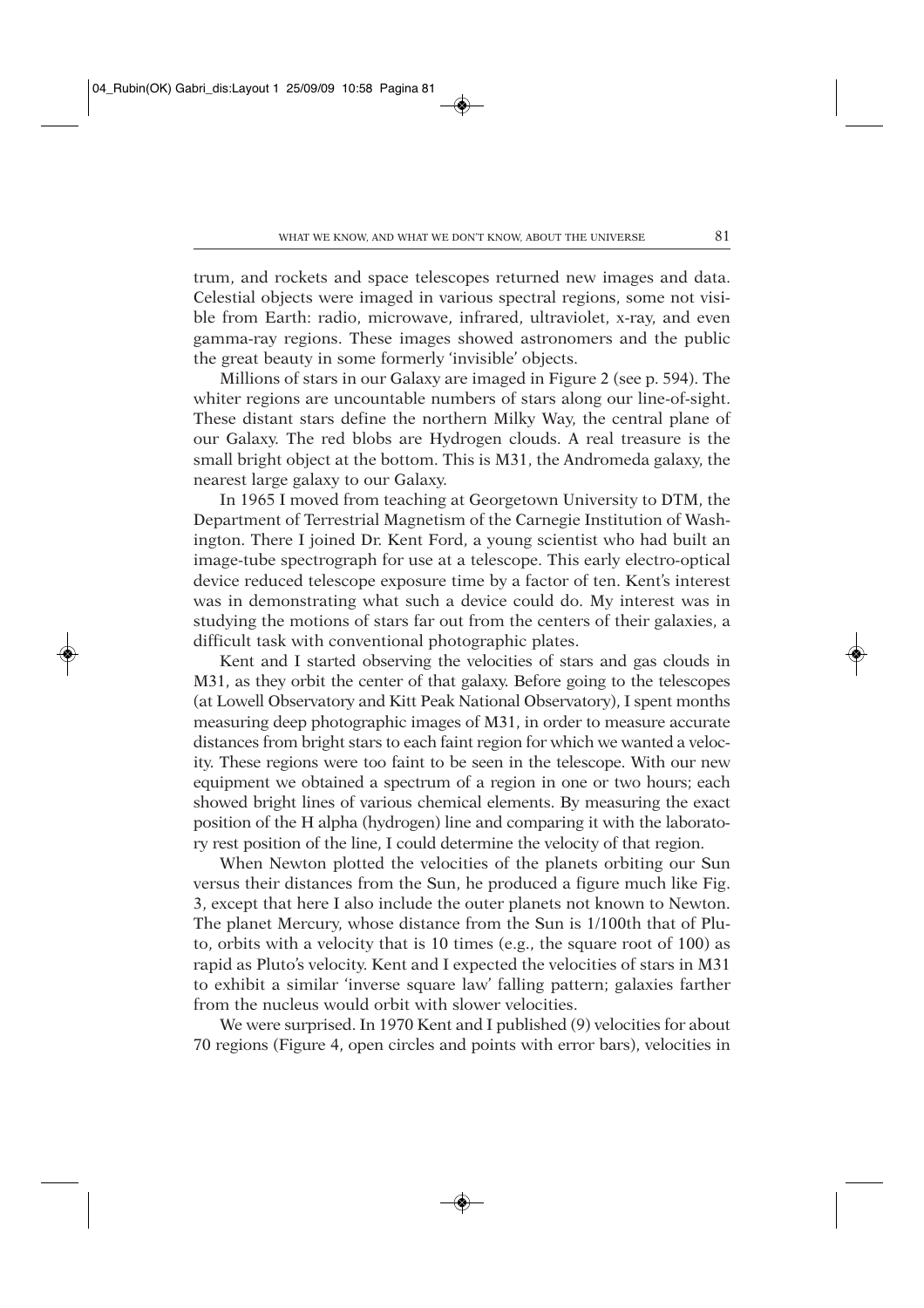

Fig. 3. The orbital velocity plotted versus distance from the Sun, for the planets in our Solar System. The AU (astronomical unit) is a unit of distance; the distance of the Earth from the Sun is one AU. Data for the first five planets come from Newton's *Principia*. When I plotted these data some years ago, Pluto was still a planet.



Fig. 4. The orbital velocities of stars and gas clouds in M31, the Andromeda galaxy, superposed on a Digital Sky Survey photo of M31(9)(10). The curve connects the optical data points (1970); the outer triangles are data from radio observations (1975). This flat rotation curve was one of the first to attract astronomers' attention.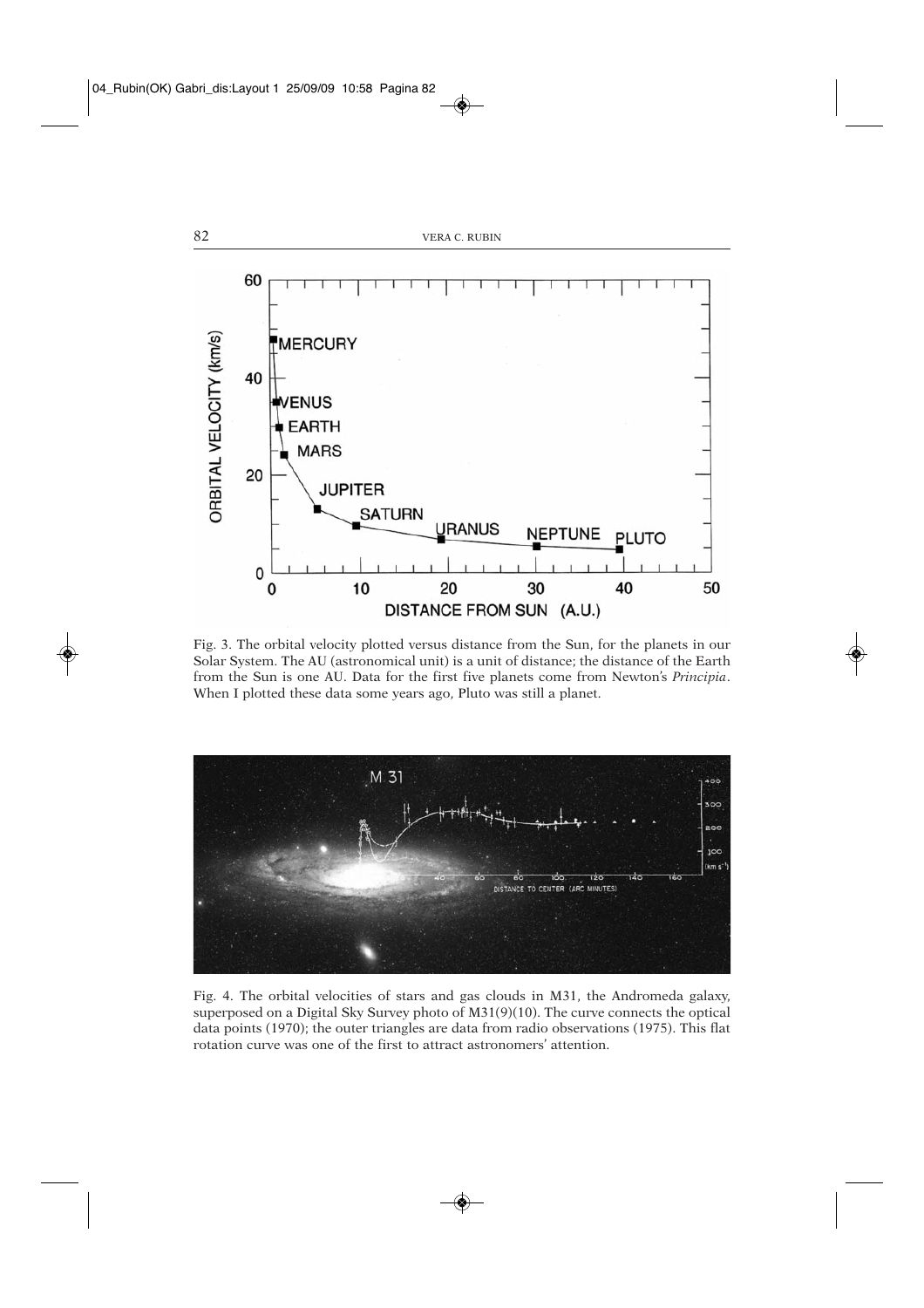the nuclear region and velocities well beyond the apparent optical limits of Andromeda. As plotted here, velocities from one side of the galaxy center are flipped over and plotted along with the other side. The drawn curve connects these optical velocities. In 1975, Roberts and Whitehurst (10) published velocities of more distant regions using a Green Bank Radio Observatory telescope. Optical and radio observations, superposed on the galaxy image, show that beyond the inner regions, stars and gas clouds in M31 orbit with remarkably constant velocities. The expected velocity decrease with distance, as observed in the Solar System, is not seen.

It took a decade, and rotation curves of about 100 more galaxies, for the subject of flat rotation curves to seem real and important. A brilliant review of the available galaxy data by Sandra Faber and Jay Gallagher (11) was important in convincing scientists that we must modify our concepts of the Universe. It is disappointing that after 40 years, and rotation curves for tens of thousands of other galaxies, the composition of the dark matter is still a dark mystery.

We lack important knowledge about our Universe for we lack knowledge of most of its mass. The current generally accepted model is (1).

(1) There is much dark matter (DM) in a galaxy; the amount increases linearly with radius and extends several diameters beyond the galaxy optical image to produce the observed flat rotation curve. It is known that dark matter interacts with matter only gravitationally, so it cannot be baryonic, e.g., composed of conventional atoms and sub-atomic particles. Dark matter constitutes about 95% of the mass in the Universe; conventional matter that we see and know contributes less than 5% of the Universe mass. This model has been adopted by most of the scientific community.

(2) An alternative, less conventional explanation is that there is no dark matter. Instead, Newton's inverse square law must be modified, for it does not apply at distances far from the centers of galaxies. A few dedicated scientists, initially Jacob Bekenstein and Moti Milgrom (12), have modified Newton's gravitational theory so that flat rotation curves result. Their modified Newtonian dynamics (MOND) accounts for the observations. An October 2008 email to me from Bekenstein states: 'Despite widespread doubts by DM aficionados, it has become possible to cast the essence of MOND into relativistic form (TeVeS and now various imitations of it) so that one can begin to confront it with gravitational lenses and cosmology'.

Richard Feynman presents a brilliant discussion of gravity in his little book, *The Character of Physical Law* (13). He notes that it is not exact, that 'Einstein had to modify it' to account for Mercury's orbit, and that 'there is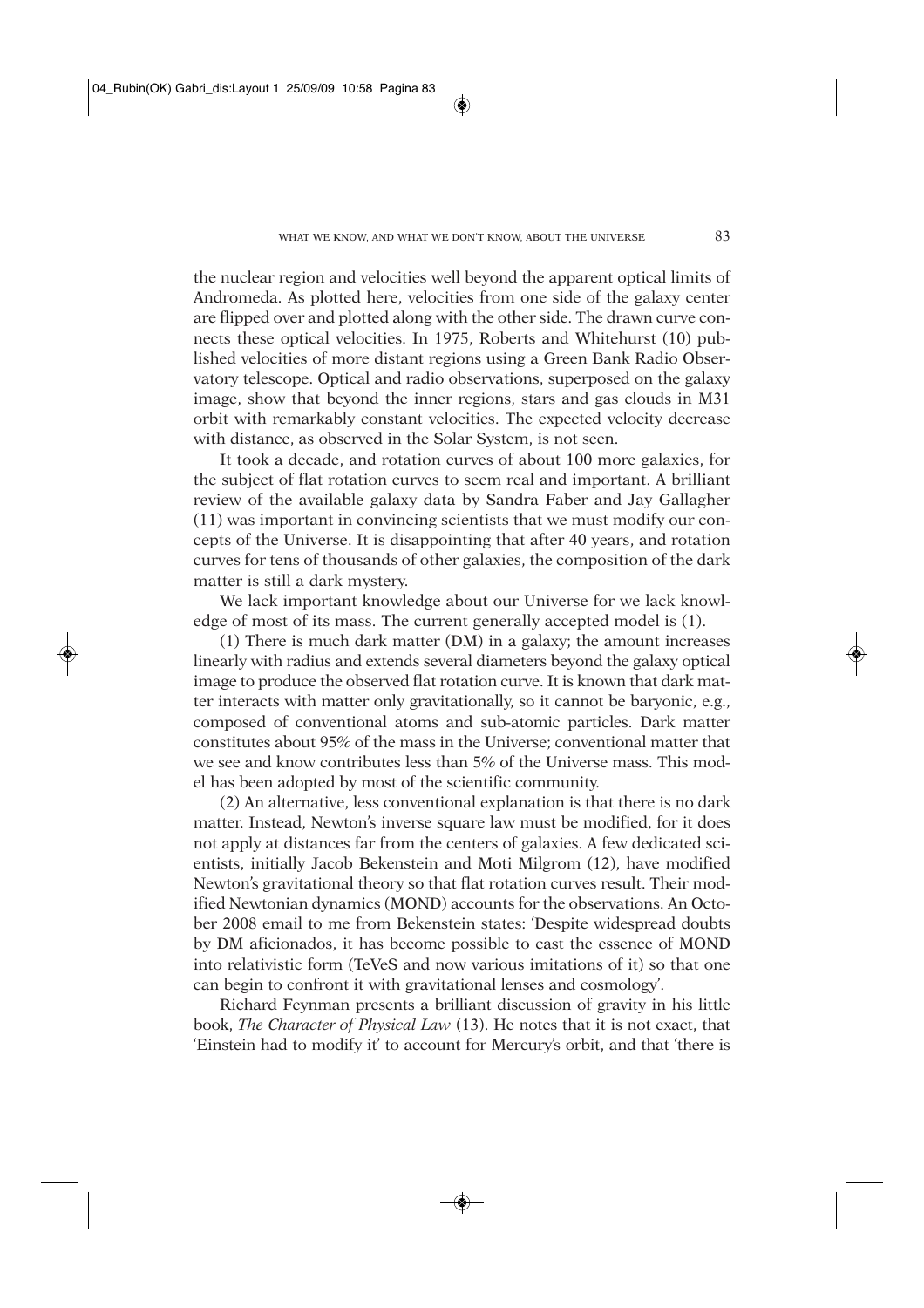always an edge of mystery always a place where we have some fiddling around to do yet'. This was before we knew of flat rotation curves.

Still other puzzles accrue. About 10 years ago, astronomers started gathering evidence that suggests that the universe is currently expanding faster than it had been expanding in the past. This phenomenon is named dark energy. However, dark energy is unrelated to dark matter, except that the observations were unexpected and the explanation is still unknown. Observations continue, and we will know more in the future.

Einstein knew that light from a background object would be gravitationally distorted by passing behind a massive foreground object. His 1913 query to the Mount Wilson Observatory Director was answered in the positive in 1979, with the discovery of the first gravitationally lensed image (14). In Figure 5 (see p. 595), the Abell 2218 cluster of galaxies at a distance of about 2 billion light-years from Earth has distorted the light from more distant galaxies into arcs and rays of various colors. The background galaxies are 5 to 10 times more distant than the Abell 2218 cluster. Our most distant views of the Universe at present come from *very* distant objects that are gravitationally lensed by distant objects.

Astronomers and physicists attempt to answer the many questions that arise from observations of the Universe. For astronomers, the second half of Century 2000 was remarkable for the instrumentation that it produced, and for the new knowledge that was uncovered. One of the great surprises came with the understanding that chemistry, physics and sciences in general are similar throughout the Universe. Although we understand that important surprises lie ahead, we are not wise enough to imagine what the new discoveries will be. With over 200 billion galaxies in our Universe, many with more than billions of stars, the likelihood of stars and planets with similar evolutionary paths is not small. It is likely that we will learn that other Universes exist and that we will learn to communicate with them. But distances are large, and finances are limited, and communication methods must speed up to be faster than light.

In the year 984 A.D. astronomer Al Sufi produced the first known image of the Andromeda galaxy, the faint fuzz in the sky that the fish is about to swallow (Fig. 6). Al Sufi could never have imagined what we know today about his fuzz, about the Andromeda galaxy and about the Universe. It seems likely that some of our science of 2000 will appear equally quaint to astronomers in the year 3000. But there is something remarkable about being a scientist and learning unimagined things about our Universe. Science truly is *The Endless Frontier* that Vannevar Bush (15) wrote about in 1945.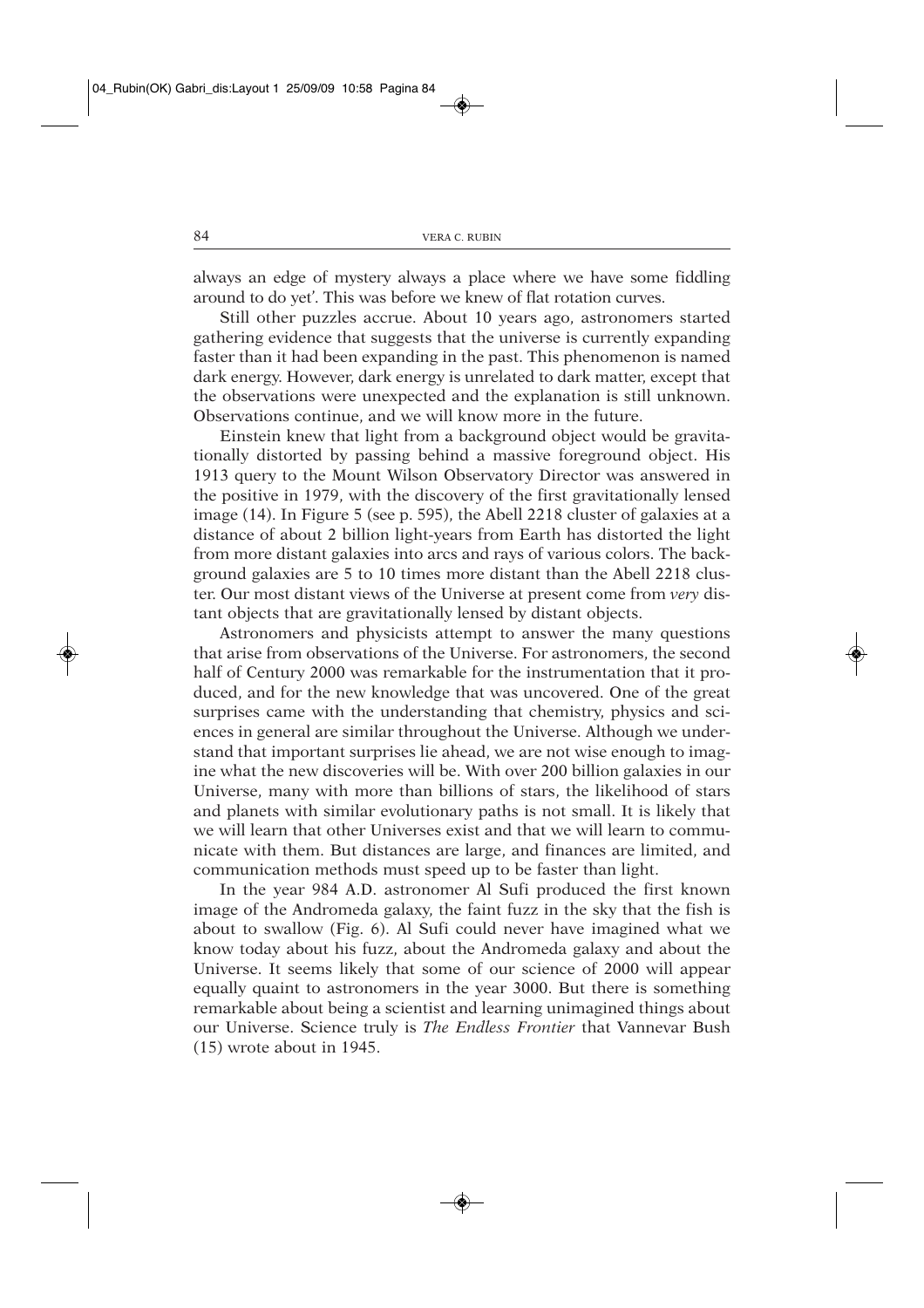

Al Sufi, 10th Century Persia

Fig 6. On this oldest known image of the Andromeda galaxy, Andromeda is about to be swallowed by the fish.

## **REFERENCES**

- 1. Agnes M. Clerke, *A Popular History of Astronomy during The Nineteenth Century*, London: Adam and Charles Black, 1908.
- 2. Stillman Drake, *History of Free Fall, Aristotle to Galileo*, Toronto: Wall and Thompson, 1989.
- 3. James Gleik, *Isaac Newton*, New York: Pantheon, 2003. A quote from the frontispiece: *'I asked him where he had it made, he said he made it himself, & when I asked him where he got his tools said he made them & laughing added if I had staid for other people to make my tools & things for me, I had never made anything'.* 'He' is Newton.
- 4. John Dubinski and John Kameel Farah*, Gravitas*, *Portraits of a Universe in Motion,* www.galaxydynamics.org, 2005.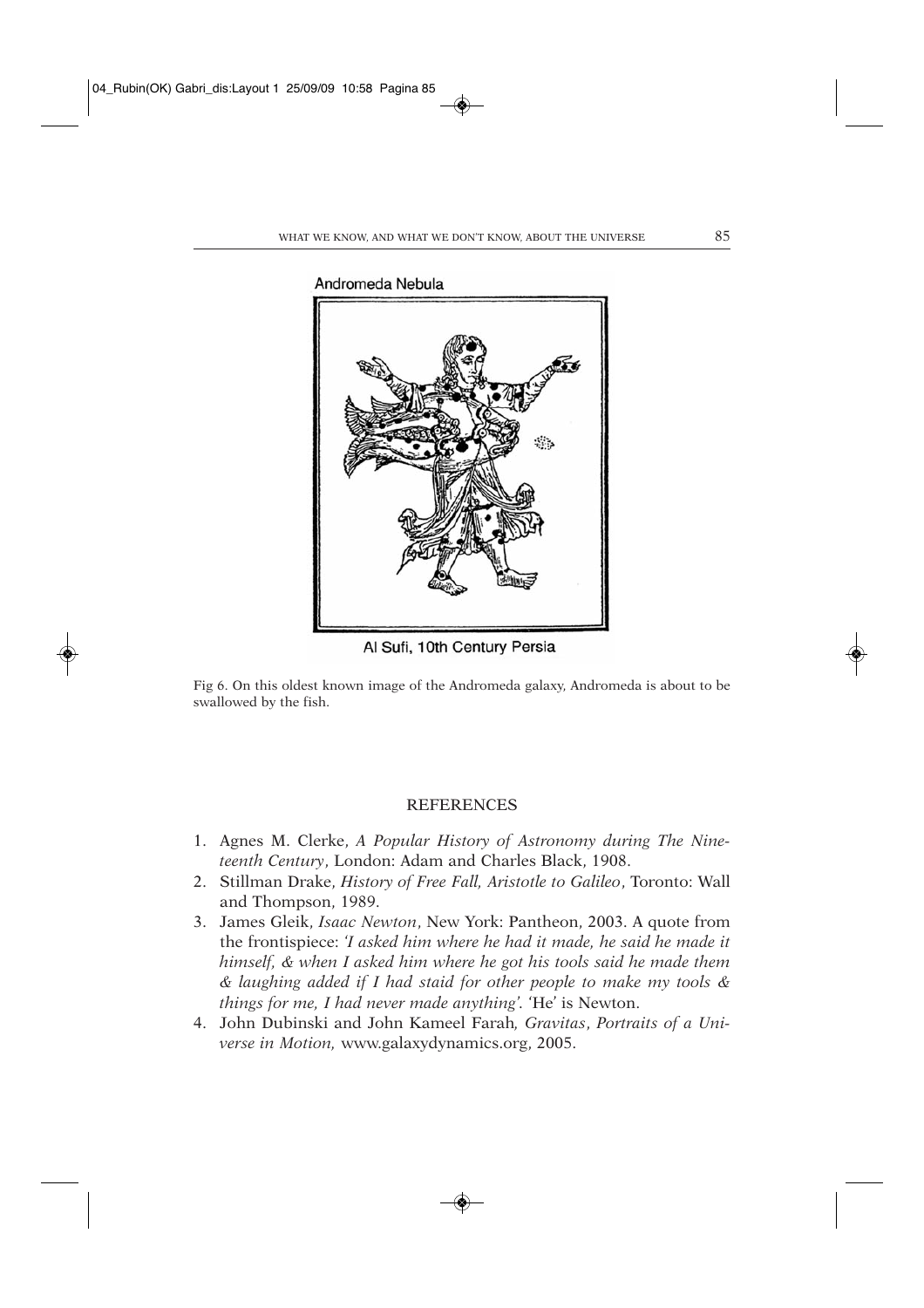- 5. COBE, the Cosmic Background Explorer, was launched into Earth orbit by NASA in 1989. J.C. Mather, M.G. Hauser, C.L. Bennett, N.W. Boggess, *et al.*, *Early Results From the Cosmic Background Explorer* (COBE) *Satellite*, LIACo, 25-31, 1990.
- 6. Banesh Hoffmann with Helen Dukas*, Albert Einstein, Creator and Rebel*, New York: Viking Press, 112-113, 1972.
- 7. For interesting discussions of Einstein's struggles to compute the relativistic effects correctly: Jurgen Neffe, *Einstein,* New York: Farrar, Straus and Giroux, English Translation, 224-225, 2007. Walter Isaacson, *Einstein, His Life and Universe*, New York: Simon and Schuster, 218-222, 2007.
- 8. F. Zwicky*, '*Die Rotvervon estragalaktischen Nebeln'*, Helvetica Phys. Acta*, 6, 110, 1933.
- 9. Vera C. Rubin and W. Kent Ford, 1970, 'Rotation of the Andromeda Nebula from a Spectroscopic Survey of Emission Regions', *Astrophysical Journal*, 159, 379-403, 1970.
- 10. M.S. Roberts and ad R.N. Whitehurst, 'The Rotation Curve and Geometry of M31 at Large Galactocentric Distances', *Astrophysical Journal*, 201, 327-346, 1975.
- 11. S.M. Faber and J.S. Gallagher, 'Masses and Mass-to-light Ratios of Galaxies'*, Annual Reviews of Astronomy and Astrophysics*, 17, 135-187, 1979.
- 12. Jacob Bekenstein and Eva Sagi, 'Do Newton's G and Milgrom's  $a_0$  vary with Cosmological Epoch?', *Phys, Rev. Letters*, 77, 103512, 2007. Mordehai Milgrom and Robert Sanders, 'Modified Newtonian Rotation Curves of Very Low Mass Spirals'*, Astrophysical Journal*, 658, L170-L20, 2007.
- 13. Richard Feynman, *The Character of Physical Law*, MIT Press, 1967.
- 14. D. Walsh, R.F. Carswell, R.J. Weymann, '0957+561 A,B Twin Quasistellar Objects or Gravitational Lens', *Nature*, 279, 381-384, 1979.
- 15. Vannevar Bush*, Science, the Endless Frontier*, A report to the President by Vannevar Bush, Director of the Office of Scientific Research and Development, July 1945, United States Government Printing Office, Washington, 1945.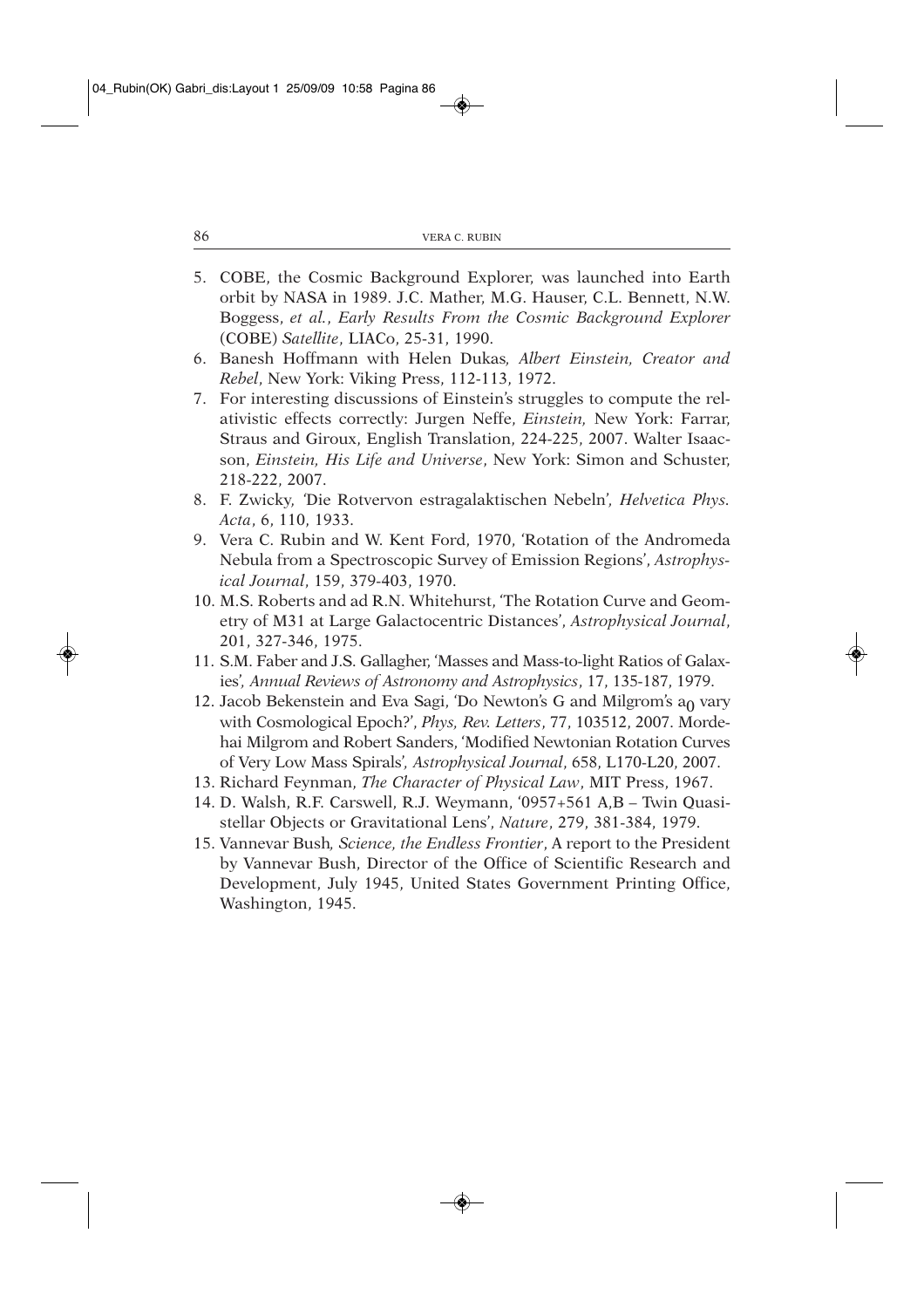

Fig. 1. This is a one-page sketch of our Universe, from nearby to distant. (A) The planets in our Solar System; (B) a galaxy similar to our Galaxy, with the 'location' of the sun and planets indicated; (C) a cluster of galaxies similar to our Local Group of galaxies; (D) the center of the Virgo Cluster of galaxies. The Local Group is currently moving away from the Virgo Cluster, but slowly. It may ultimately halt, then start moving toward the Virgo Cluster, and finally become gravitationally bound to the Cluster; (E) distribution of distant clusters of galaxies (white), with voids between; (F) our view of the very early universe showing the tiny fluctuations in the cosmic microwave radiation 400,000 years after the Big Bang. This microwave radiation traveled for almost 14 billion years to reach our detectors.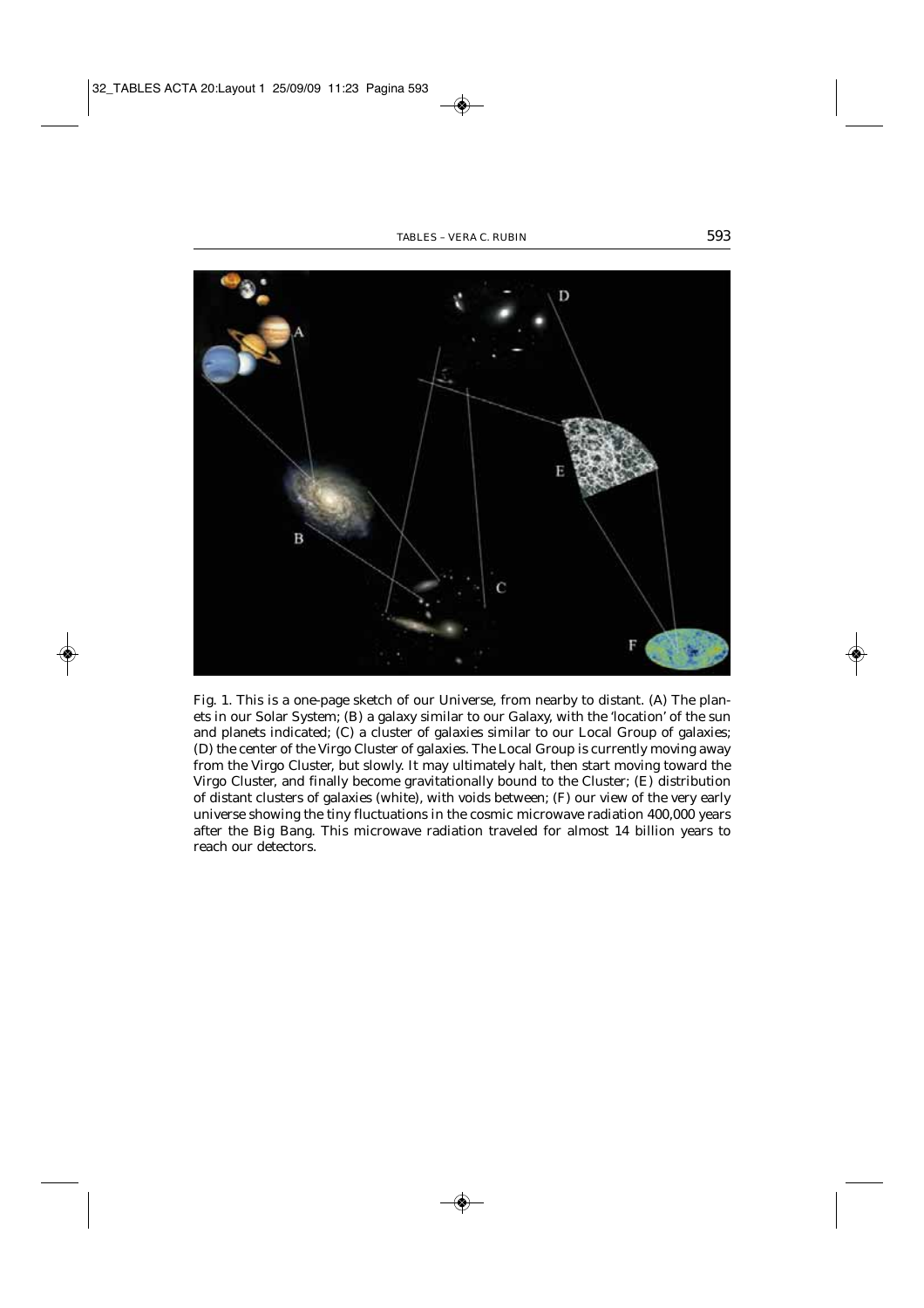

Fig. 2. A view of the stars and gas clouds in our northern Milky Way, the central plane of our Galaxy. The white regions contain billions of stars; the red blobs are hydrogen gas clouds; all in our Galaxy. The small white blob, lower left, is the Andromeda galaxy, the nearest large galaxy to us. [Photo by Wei-Hao Wang].